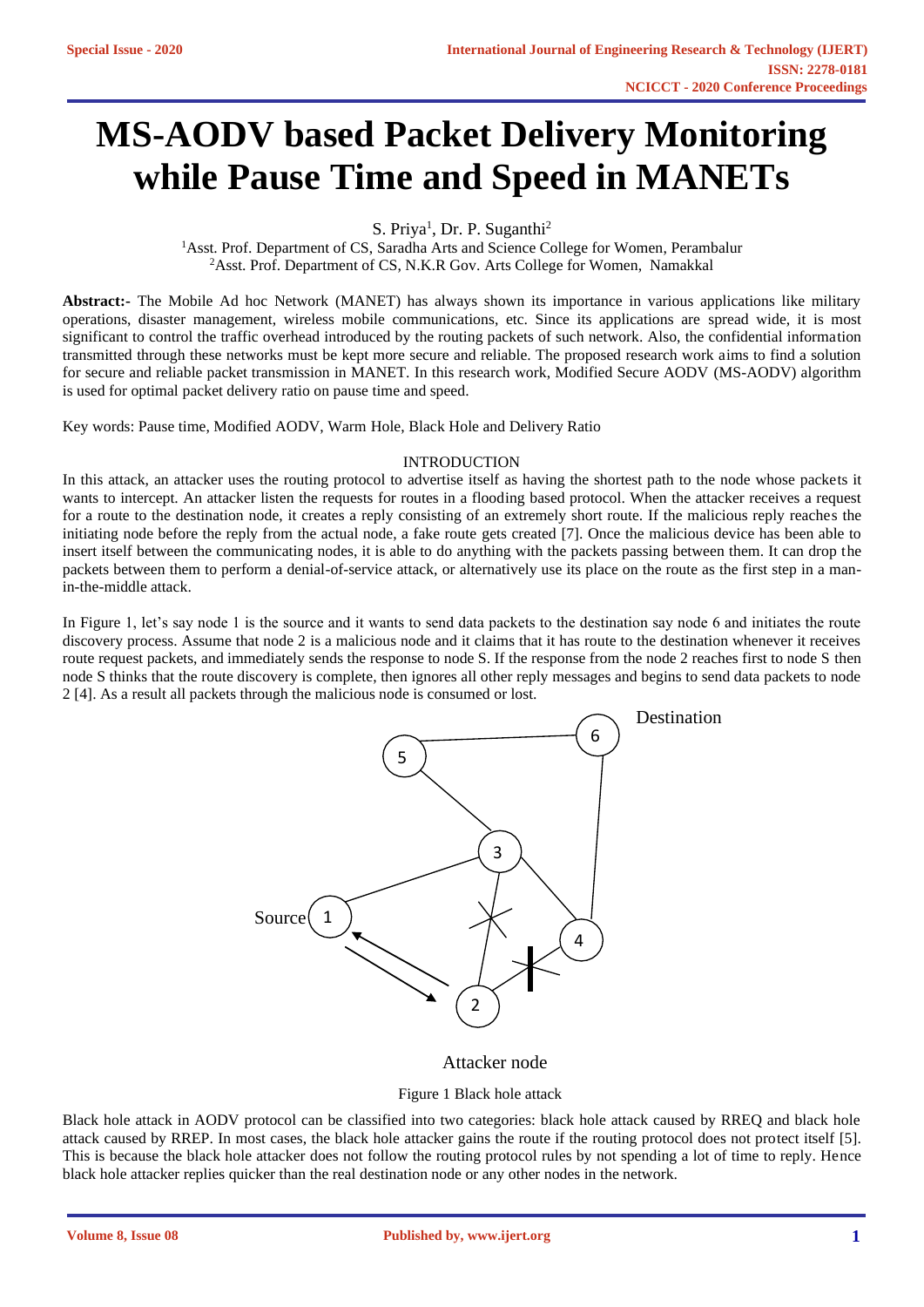#### BLACK HOLE ATTACK CAUSED BY RREQ

An attacker can send fake RREQ messages to form black hole attack. In RREQ black hole attack, the attacker pretends to rebroadcast a RREQ message with a non-existent node address [6]. Other nodes will update their route to pass by the non- existent node to the destination node. As a result, the normal route will be broken down. Figure 2 shows the black hole attack caused by RREQ.



The attacker uncast the faked RREP message to the originating node. When the originating node receives the faked RREP message, it updates its route to destination node through the non-existent node. Then the RREP black hole is formed.

#### RELATED WORKS

The analysis of the existing system revealed that in some techniques to combat the black hole, the source negotiates with the neighbors before deciding on which route it should use to send the data. This actually delays the actual time and data transfer can take place after the route discovery phase. This in turn means that they rely on the neighbors to identify the attackers in the network. This does not become reliable especially in the case when more black hole nodes available in the network. Also in such a method, the overhead of the network is also increased due to the use of additional check messages with the neighbors.

Some methods like the Data Routing Information makes use of complex check tables to determine the black hole in the network. Such methods are effective but they consume more memory due to the use of such tables [8]. Here the scalability of the network is affected since the number of nodes in the network increases. The size of the routing information tables created for additional check also increases. This again increases the memory consumption and also delay the data transfer to take place after the route discovery phase.

Mainly all these methods use the neighbor's view of the network to detect black hole nodes. This is not that much effective when compared with a direct negotiation with the destination node since the path from a source to a particular destination may not be always reliable.

[Amish](https://www.sciencedirect.com/science/article/pii/S1877050916002234#!) et al. proposed Ad hoc on-demand Multipath Distance Vector (AOMDV) protocol to detect and prevent wormhole attack in MANET. In AOMDV protocol sender verifies whether route is available in the routing table or not. If it is not available, then it will broadcast the packet to its neighbor nodes. Here source node will note down the sending time and receiving time. For every route round trip time is computed to calculate final threshold round trip time. If threshold round trip time is more than 2, then wormhole attack is detected. It was observed that AOMDV protocol has low routing overhead and delay.

Robinson et al. prevented wormhole attack in mobile commerce based wireless networks. Cryptographic techniques are used to nullify the wormhole attack. During the route request process, powerful servers are used to parallelize the heavy computation and during route reply process, only limited source node decrypts all the cipher text transmitted by neighbor nodes and not every neighbor node execute cryptographic computations. Secure transaction protocol designed here contains three stages namely preparation stage, transaction stage and post operation stage. Performance was evaluated in terms of cryptographic parameters.

Saini et al. proposed an algorithm based on the distance and in case of attacks, the location of the intruder is the most important thing. So it was easy to find the location of the node. Attaching each node with the global positioning system increases the cost of the system and to overcome this, receiver node is attached with the global positioning system to know the position of the neighbor node. The special antenna is used to collect the information about the relative nodes and with the help of the relative nodes, they can find from where the data has been sent. The main disadvantage of using the special antenna or global positioning system is its high cost. The usage of global positioning system or special antenna reduces the battery life of the system. By using the location that has a detection mechanism, it may increase the false positive rate since the location of node is not static in MANET.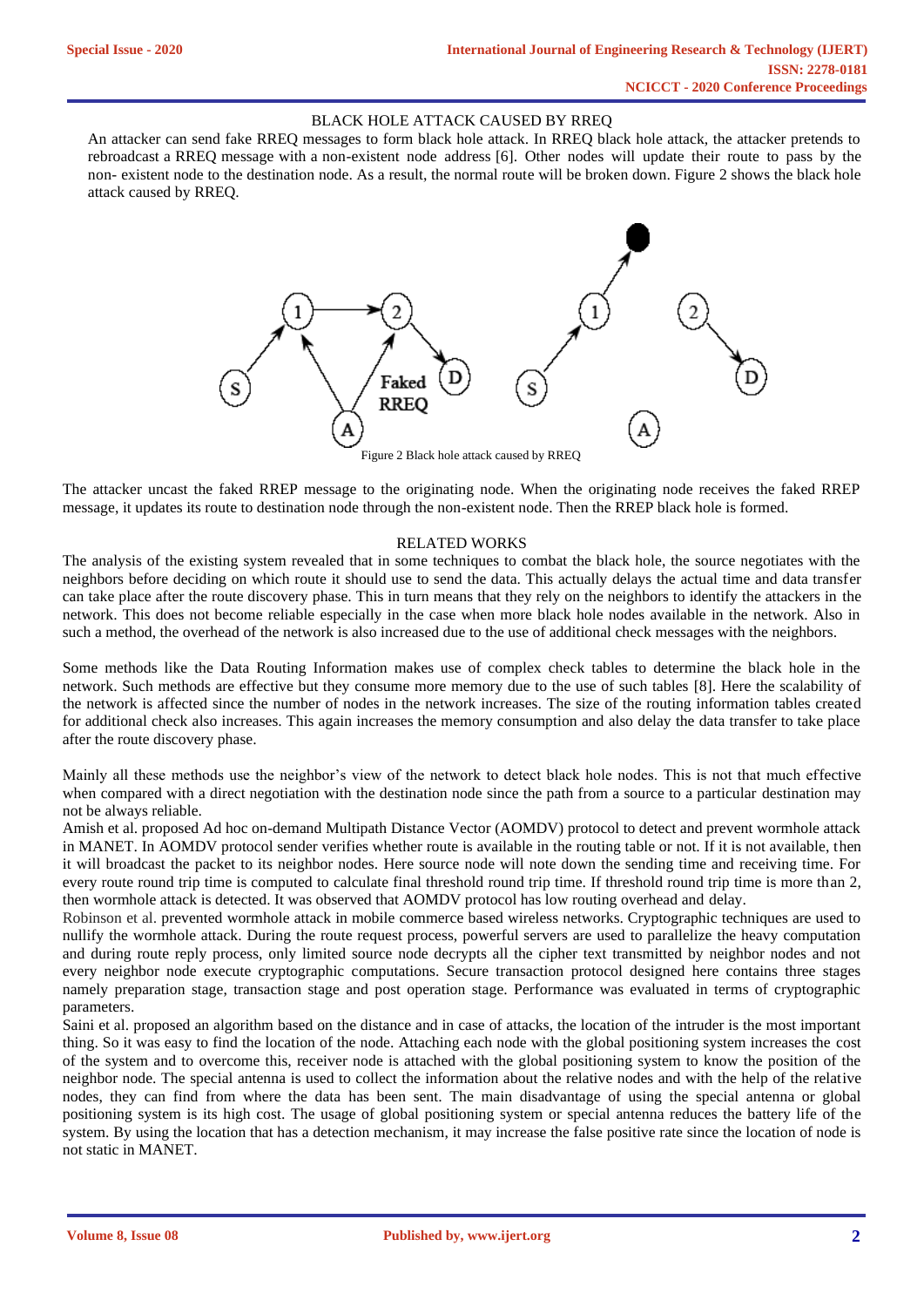### PORTRAYAL OF MODIFIED SECURE AODV PROTOCOL

In the proposed model the system is designed such that it makes use of the destination unique identifier to detect the black hole in the network and then isolate this black hole node from the path between the sender and destination nodes. Here unlike the existing methods, the dependency of the source on the neighbor and even the further neighbor is avoided. The route checks are done by the direct negotiation with the destination rather than with the neighbors.

Here in addition to the direct negotiation the route is verified by comparing it with the various other routes the sender receives as a response to the normal AODV route request message. Thus the overhead is reduced by reducing the number of extra messages sends out to verify a particular route. The same sequence number based route selection of AODV is still preserved here and also the routing table is kept simple and similar to that of the normal AODV protocol.

The algorithm follows the basic AODV protocol with a modification in the route reply collection stage. When a node needs to transmit data, it first sends out the Route Request (RREQ) message. This RREQ is received by all nodes including the black hole node due to its broadcast nature. Destination node when it receives the RREQ message responds to it by generating the Route Reply (RREP) in the case of normal AODV. But here we modify the RREP message in normal AODV to include the unique ID of the destination itself to find the black hole node RREP and this is termed the modified RREP (MRREP).Hashing of this MRREP is done to enhance security. This can be done because the black hole nodes don't have any knowledge of the unique ID of the destination.

The algorithm works as follows. As in normal AODV the source node broadcasts the RREQ message. As a result of this broadcast multiple RREQ reaches the destination node. As stated above, the destination node broadcasts out MRREP message which reaches the source through many nodes. Now the source is configured to accept many MRREP messages and store them into a table say Reply Collect Table (RCT). Now taking into consideration large scenarios collection of all MRREP is time consuming and has memory constraints. In order to filter out the MRREP we set up a timer at the source whose run time decides the number of MRREP collected. The MRREP are then compared by checking the unique ID field for similarities.

Taking into consideration the fact that the black hole node always tries to send a fake RREP with a highest sequence number and also it cannot fake the unique ID of the destination. We can find out the black hole node easily using the comparison method. The identified black hole entries are then removed from the RCT and it is rearranged in the decreasing order of sequence number. The highest sequence number route in the filtered RCT is used to send the data.

#### WORKING PROCEDURE OF MODIFIED SECURE AODV PROTOCOL

As depicted in Figure 3, source node S initiates a route discovery process. Since node S doesn't have a route it sends RREQ packet to all the neighbor nodes. The neighbor nodes 1, 2 and M receive the RREQ packet. The node 1 and 2 processes the route request packet but malicious node M immediately replies to source node with a higher destination sequence number. The route reply also contains the unique identifier of the destination. Source node won't send the data packet immediately through node M. Instead it waits for the reply from the other nodes. For filtering delayed replies, a timer has been included. So the route replies during the run time of the timer is collected by the source node and stored in a table. After some time it will receive the reply from node 1 as  $(1 - 3)$ , and node 2 as  $(2 - 3)$ . According to this proposed solution, it first rearranges all replies in the decreasing order of sequence numbers and then compares the unique identifier in all the route replies. If any identifier differs then that reply is considered fake and the node is considered malicious. Alarm messages are then sent out to inform the other nodes of this discovery. The sender then uses the next highest sequence number route to transfer the data.

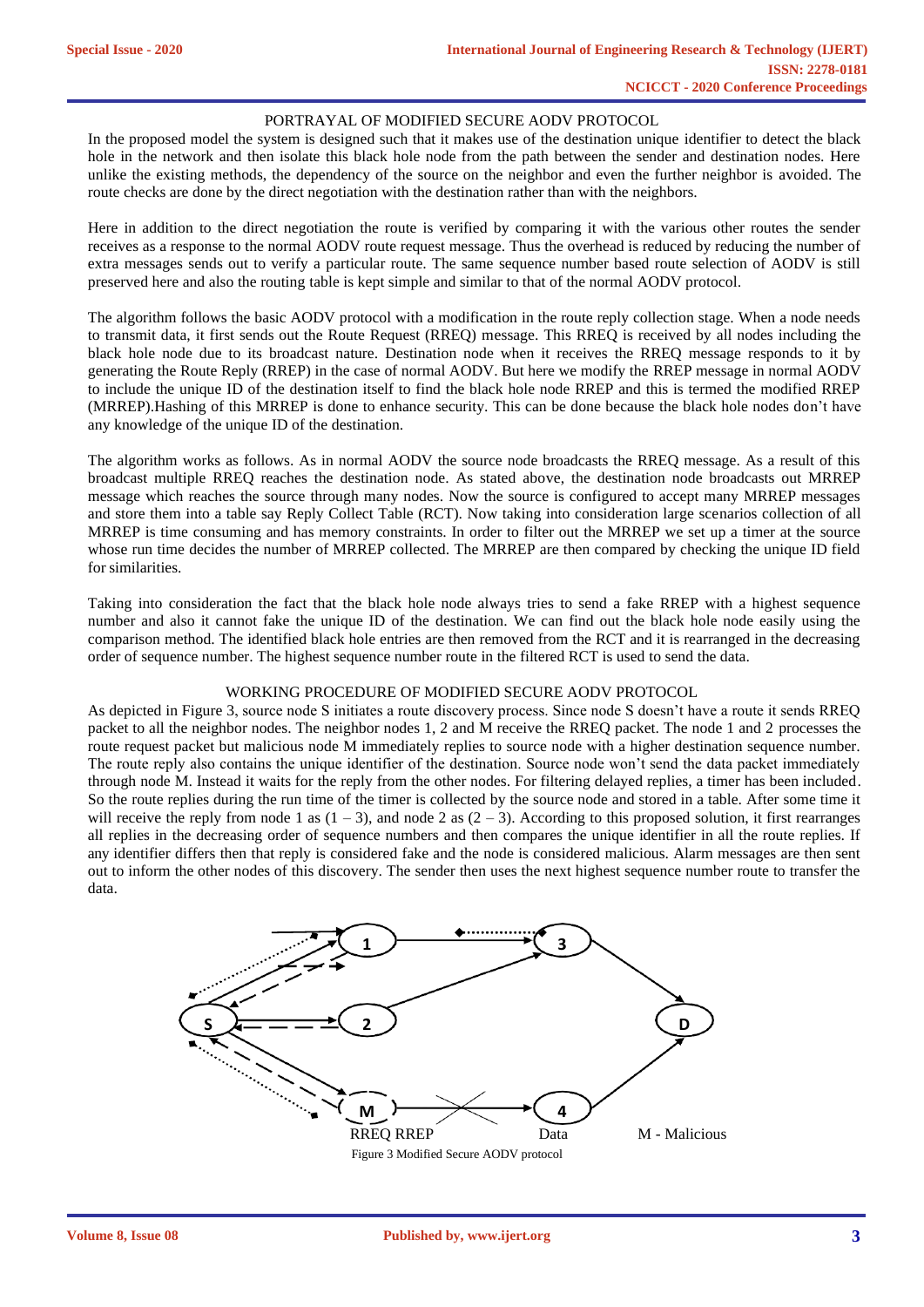Finally if the route  $S - 1 - 3 - D$  has the highest sequence number after the removal of the fake RREP, then this route will be used by the sender node S to transfer data to the Destination Node D. So to an extent this algorithm can combat the Black Hole in MANET.

## SIMULATION OF MODIFIED SECURE AODV

To evaluate the performance of the secure AODV protocol, simulation was done in NS-2.Here modification is done in the AODV protocol and it is named as secure AODV protocol. CBR packets with 512 bytes are transmitted. The number of malicious nodes is assumes as two. The performance Secure AODV is evaluated with the following performance metrics and is also compared to AODV protocol with black hole nodes.

| Table 1 | Modified Secure AODV protocol |                    |
|---------|-------------------------------|--------------------|
| Source  | <b>Intermediate Node</b>      | <b>Destination</b> |
|         | $M - 4$                       |                    |
|         | $1 - 32 - 3$                  |                    |

**Packet delivery ratio:** It is the ratio of total number packets received to the total number of packets sent. PDR=total number of packets received/total number of packets sent (1)

**Throughput:** It is the total number of packets/bytes received by the source node per unit time. Throughput=total number of packets/bytes received/unit time. (2)

**End to end delay:** It is an overall time taken for a packet to be transmitted from source to destination. The parameters used for the simulation was summarized in Table 2.

## Table 2 Modified Secure AODV simulation parameters

| <b>Parameter</b>          | <b>Value</b>              |
|---------------------------|---------------------------|
| Simulator                 | NS 2.35                   |
| Simulation area           | 750m * 750m               |
| Number of nodes           | 50                        |
| Number of malicious nodes | 2                         |
| Payload size              | 512 bytes                 |
| Antenna type              | Omni Antenna              |
| Channel                   | Wireless channel          |
| Propagation               | Two way ground            |
| <b>MAC</b>                | MAC 802.11                |
| Routing protocol          | <b>AODV</b>               |
| Traffic type              | <b>CBR</b>                |
| Interference queue length | 150                       |
| <b>Interference Queue</b> | Oueue/ Droptail/ PriOueue |

#### RESULTS AND DISCUSSION

Figure 4 shows the packet delivery ratio obtained with a scenario consisting of 50 nodes where 2 nodes acted as the black hole node. Pause time is varied from 10 to 50 seconds. The Secure AODV protocol with black hole nodes is compared with AODV protocol with black hole nodes. Packet delivery ratio of AODV protocol with black hole nodes is in the range of 50 to 60%. But Secure AODV protocol provides the packet delivery ratio in the range of 90 to 95% .The simulation results shows that Secure AODV protocol provides a higher packet delivery ratio in presence of black hole nodes compared to AODV protocol with black hole nodes.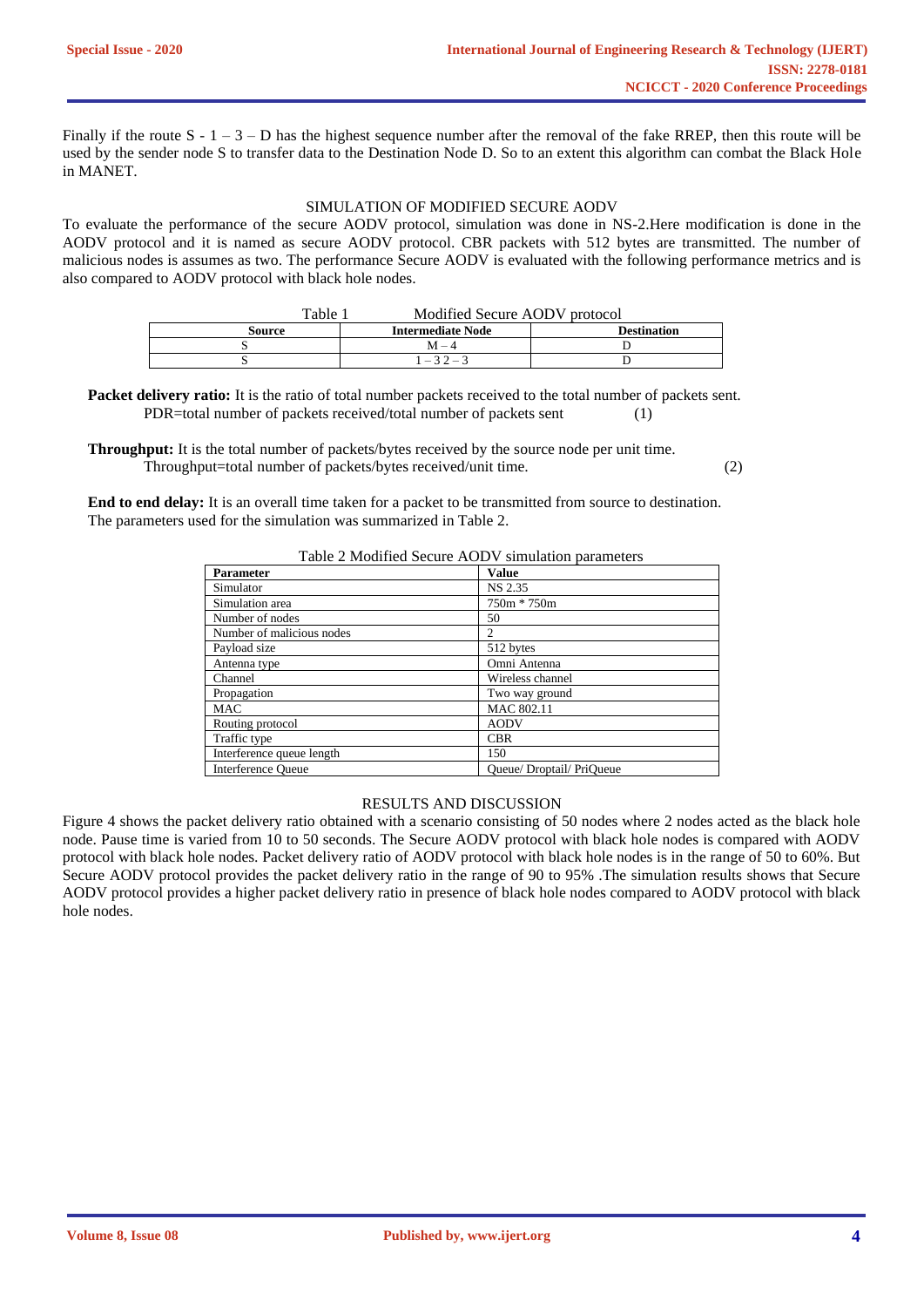

Figure 4 Effect of packet delivery ratio on pause time

Figure 5 shows the packet delivery ratio against increasing speed. Speed is varied from 10 to 50 m/s. The proposed Secure AODV protocol is compared with AODV protocol with black hole nodes. Results show that the packet delivery ratio decreases with increased mobility. This is because routes are subject to breakage as the speed increases. In presence of 2 black hole nodes, packet delivery ratio of AODV protocol with black hole attack is in the range of 50 to 60%. But Secure AODV protocol provides the packet delivery ratio in the range of 90 to 95%. The simulation results show that our Secure AODV protocol provides a higher packet delivery ratio in presence of black hole nodes.



Figure 5 Effect of packet delivery ratio on speed